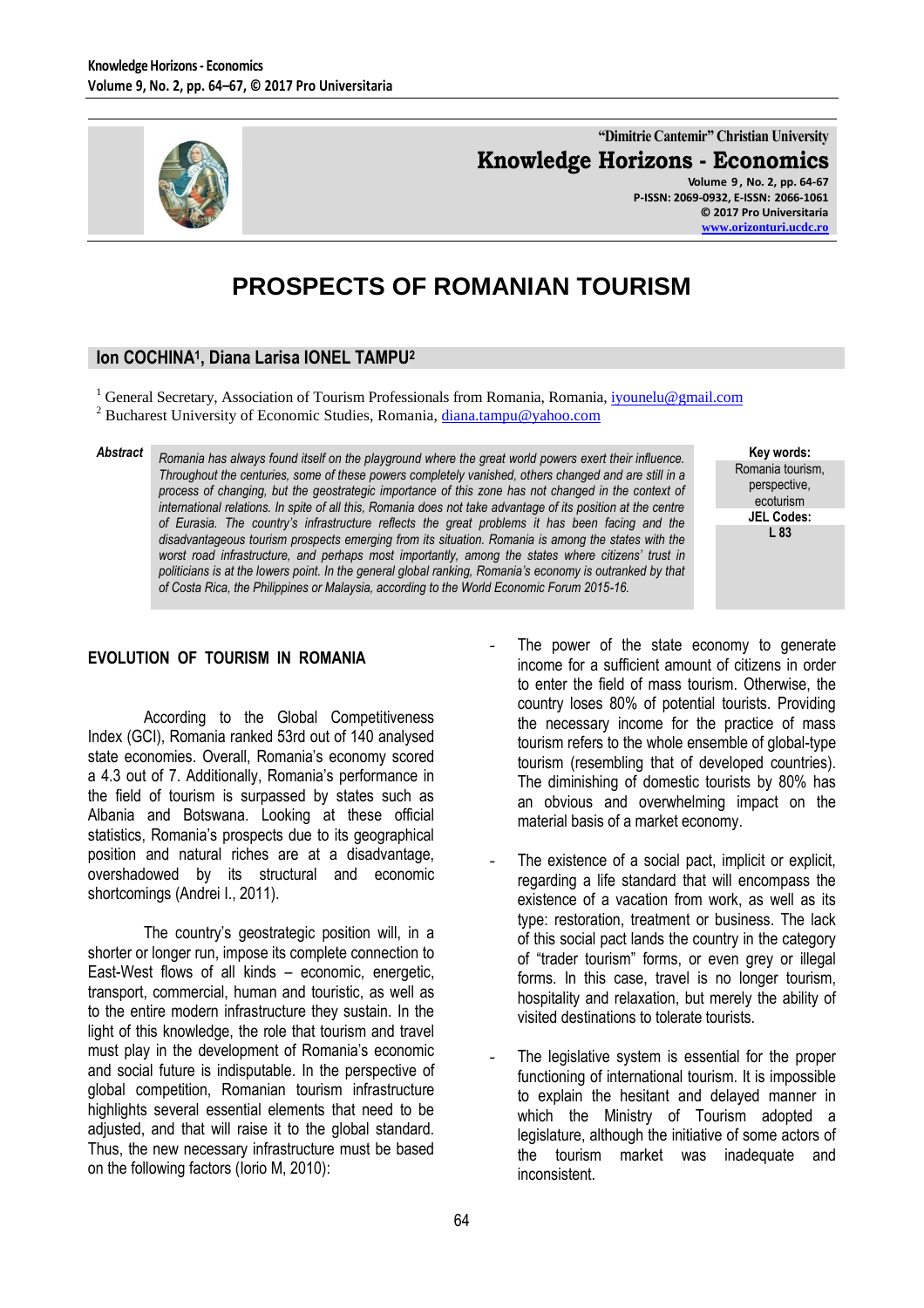#### **ROMANIAN TOURIST BRAND**

In 2010, Austria saw 261.000 Romanian tourists spending on average €103 per day in the summer season and €129 per day during the winter season. This is than a Polish, Czech or Hungarian tourist spends. In Bulgaria, it is estimated that between 2010- 14 the country hosted an average of 250.000 Romanian tourists each season, practically stolen away from the Romanian seaside. Starting with 2011, they revealed the following tendencies:

- The continuous decrease in the number of seaside tourists depending on the evolution of sales;
- The poor sales of social programs;
- The increase of sales in external destinations: for example, Bulgaria reported sales increases of 250% for most Romanian tourism agencies;
- INS statistics for the last trimester of 2011 reveal a 3.2% decrease in the number of foreign tourists registered at border points, compared to 2010;
- The National Association of Tourism Agencies (ANAT) reveals a 15% decrease in the number of seaside tourists, and a 25% decrease in financial influx.

The Ministry of Tourism concludes that private entrepreneurs do not tell the truth in their registered statistics. As a result, several actions seeking to address tax evasion were undertaken. Unfortunately, as long as the issues are discussed in the context of a seasonal environment where employees are hired for a pre-determined period, not an indeterminate one (Turnock D., 2012).

At one point, there was desire for a Manual of tourist brand to be created, as well as brochures that would promote Romania's controversial tourist brand. A selection of offers was organized for the purchase of services regarding the creation of the Manual and the related promotional services. The estimated value for this project was at €100.000, VAT excluded. After being launched at the Expo 2010 Shanghai under the slogan "Romania – Discover the Garden of the Carpathians", Romania"s tourist brand was also launched on the German market during an event in Munchen. The brand"s visual identity was anchored in a design deeply anchored in Romanian nature and tradition. The leaf included in the design intended to suggest the variety of relief forms that characterize the country, as well as the

primordial elements of earth, water, wild nature, adventure and dynamism (Iorio M, 2010).

### **ANALYSIS OF THE MAIN TOURISM SECTORS**

#### **1. Seaside tourism**

Tourism law hopes to obtain the obligatory inseason activity of seaside tourism operators between 1 May – 1 October. Operators who do not comply are to be strongly sanctioned. Additionally, it hopes to offer a favorable environment for the development of tourism activities.

The Ministry of Tourism aims to motivate hotel patrons by threating them with fines and the suspension of the qualification certificate. This is the vision and support method of seaside tourism. Another provision refers to the creation of theme parks for tourists.

#### **Transport**

Romanian Railways (CFR) provide a seriously flawed transport to the coast. It has been facing the same critical problem for the past 10 years: replacing the rails between Bucharest – Constanta. In 2014, the 230km distance was covered in six hours, and in 2016 in two hours. Road transport on the highway has become the simplest, most plausible solution, with a 2 hours long journey 2.

## Beaches

The allotment of beaches to certain beach operators who lease them at a wholesale price and sublease them at a normal price raises the price of a sunbed and an umbrella to an unlikely level, as expensive as Miami Beach. The situation of the beaches is confusing. Their tenancy to the so-called beach operators who then rent them out to hotels is the result of political decisions, resulting in consumer prices raised to an extraordinary level.

#### Parking

Resorts do not have enough parkings to accommodate for the number of tourists. Not even Mamaia does, as the country's most popular resort. Here, consumers still have to pay the barrier fee.

#### Accommodation

Most hotels in Romania have outdated structures, characteristic of 2-4 star hotels. Romanian tourists, as patriotic as they may be, are no longer happy with this type of accommodation. The Romanian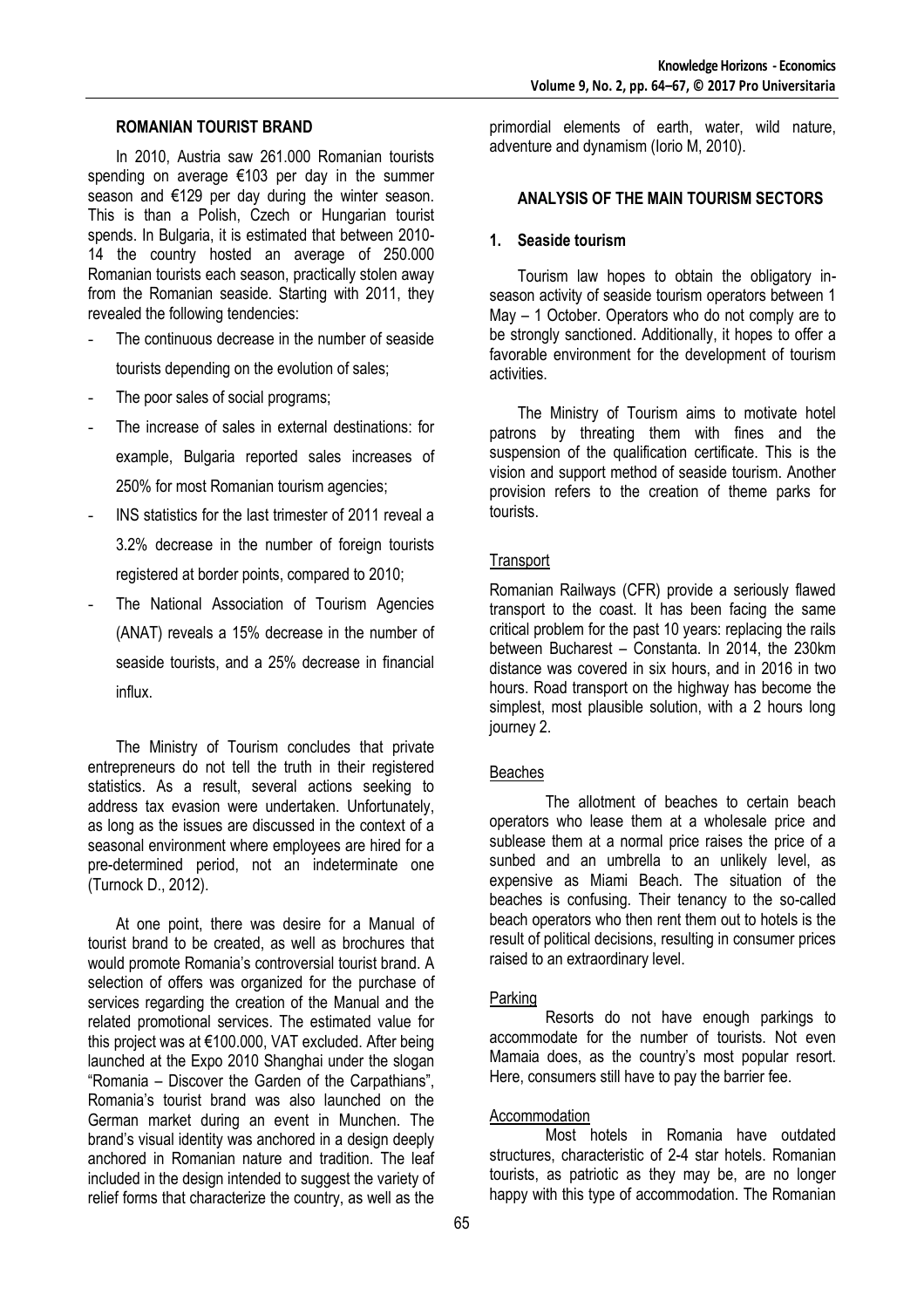littoral to the Black Sea is 245km long. Out of this stretch, approximately 70km is effectively the touristic seaside, comprised of a row of resorts containing 249 hotels. The seaside has 21 one-star hotels, most of them in Eforie Nord, 119 two-star hotels, 81 three-star hotels and 23 four-star hotels, most of them in Mamaia.

### Degradation of the environment and landscape

Especially in the southern part of the seaside, abandoned and degraded buildings give a sinister aspect to some resorts. If it continues to be neglected by the authorities in the following five years, the Romanian seaside might disappear from the map of global tourism. This is not in the government's best interest. The government should adopt certain projects concerning work legislation, offer unemployment benefits to seasonal employees who emigrate to other countries due to lack of motivation, as well as grant tax incentives to investors.

#### **2. Mountain tourism**

The Carpathian Mountains are still the largest area with virgin woods in Europe. The Carpathians occupy 72.000 square km of the country"s territory, forming an important ecologic environment, as well as economic, cultural, touristic and recreational. It is a living environment for local populations responsible for sustainable social, cultural and economic growth, and also for the conservation of millennial traditions. Across the Carpathian Mountains are countless resorts of national or local interest, winter sports and recreational complexes, dozens of chalets and an emerging ski domain.

Mountain resorts are generally empty during the work week and teeming with tourists during the weekends. They are a focal point not just for tourism, but also for clubbing, for which the mountains act as a pretext for the younger generation. There is a complete lack of offers meant to attract tourists to specific mountain activities: trekking, outdoor sports, recreation and animation. The prices are unreasonably high for cable transport, ski facilities are outdated and scarce (approximately 60, compared to 800 in Austria), and similar to the seaside situation, there are not enough parkings to cater for tourists.

There is no strategy for mountain resorts to attract tourists throughout the year. Organized tourism no longer exists in the mountain region. Mountain tourism is comprised of segregate groups that respect no law regarding the tourist traffic or the environment. This state of affairs results in frequent risk situations, with increasingly more cases of roving, accident and even death. All of these occur because of the

inexistence or the unlawful disuse of specialized intervention and assistance structures for mountain tourism, respectively certified mountain guides and the National Mountain Rescue Network.

The extension of Romanian ski domain could result in an increase in incoming tourists, who might see Romania as a cheaper alternative to destinations in Central and Western Europe. It is also hoped that this will bring down the costs of an in-season mountain holiday, seeing as the prices are already very high(Turnock D., 2012).

Mountain tourism in Romania continues to suffer because of a poor infrastructure. Some sources claim that for 60 years there has been no investment in this sector, although there have been many attempts in this direction after the 1989 revolution.

## **3. Balneary tourism**

In this sector we are faced with the most dramatic situation. The great majority of facilities are degraded, both hotels and treatment places. In the past 20 years, the main clients have been Retirement Houses, paying small tariffs that allowed no extra profit for investments.

Tourism agents receive recommendations for investment that will enable them to succeed in this domain. Mayors have also been advised to invest in balneary tourism, while the Ministry invested in brochures and leaflets that informed the authorities and the private sector about financing programs.

Balneary resorts in the West of the country lose tens of thousands of tourists every year because they have not managed to expand their services. Also known as the ghosts of Romanian tourism, these resorts urgently need funds, and the investments required in this direction exceed one billion euros. Some patrons of tourism agencies do not sell tickets in balneary resorts because the profits are very low. The tourists do not have any advantage either, and as a result prefer to buy their ticket directly from the reception.

## **CONCLUSIONS**

There is no kind of strategy in place for seaside, mountain or balneary tourism. More than half of European citizens claim that they prefer to organise their own vacations, and Romanians prefer to organize their vacations without relying on tourism agencies. From this standpoint, Romanian occupies the first